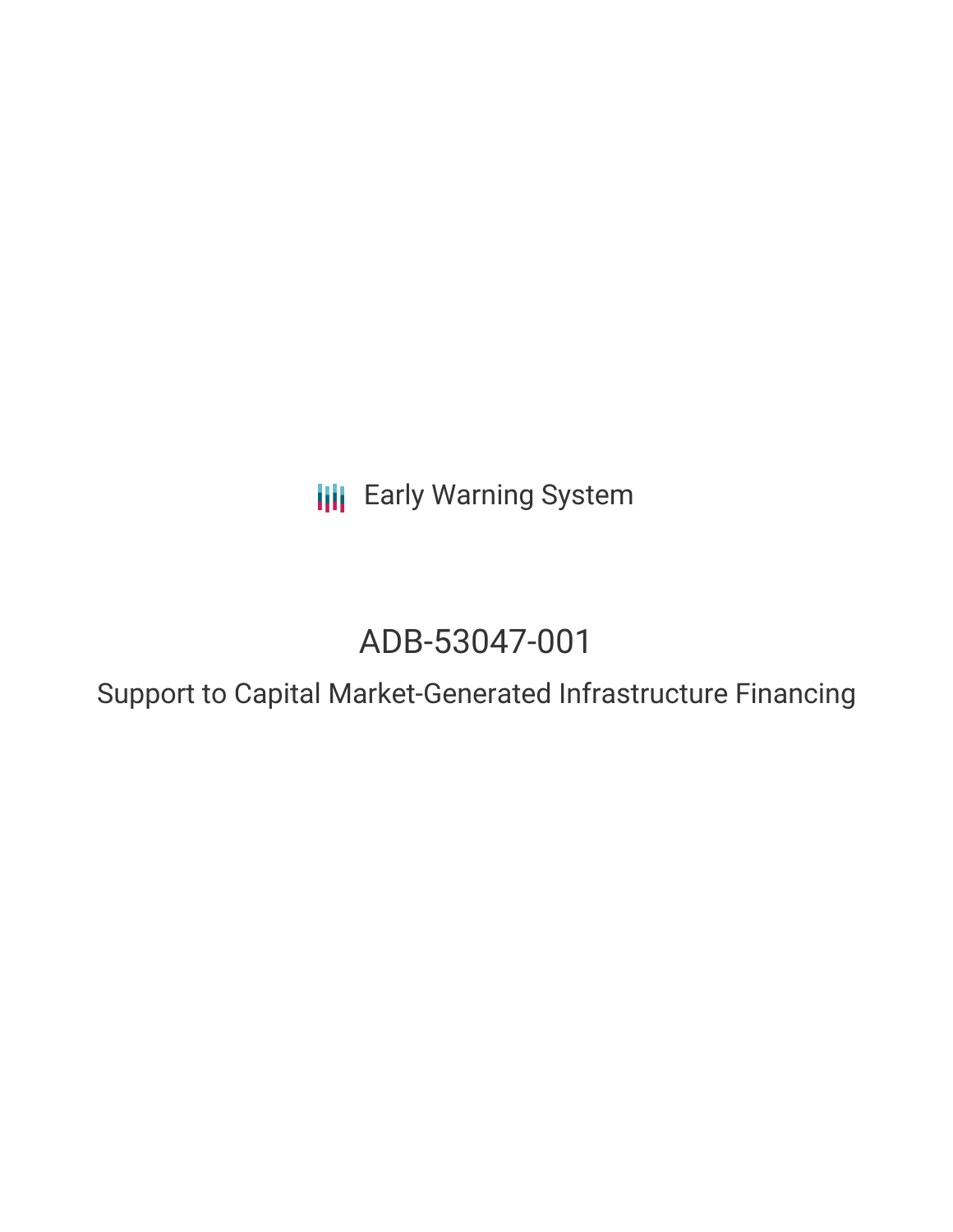

### **Quick Facts**

| <b>Countries</b>               | Philippines                   |
|--------------------------------|-------------------------------|
| <b>Financial Institutions</b>  | Asian Development Bank (ADB)  |
| <b>Status</b>                  | Proposed                      |
| <b>Bank Risk Rating</b>        | C                             |
| <b>Borrower</b>                | Government of the Philippines |
| <b>Sectors</b>                 | Finance, Infrastructure       |
| <b>Investment Type(s)</b>      | Loan                          |
| <b>Investment Amount (USD)</b> | \$300.00 million              |
| <b>Loan Amount (USD)</b>       | \$300.00 million              |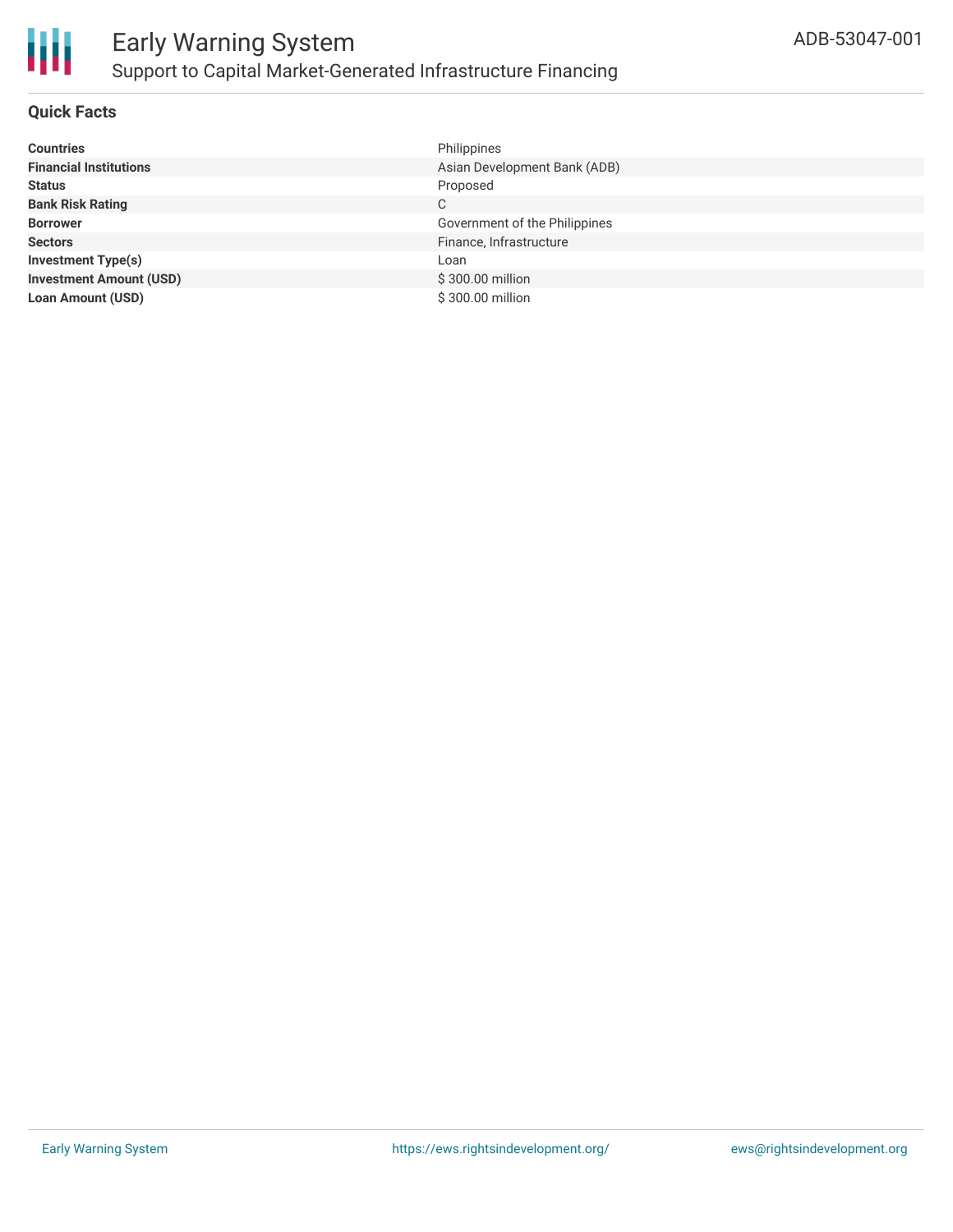

## **Project Description**

According to ADB website, the project intends to reduce inequality and increase the nation's growth potential by accelerating strategic infrastructure development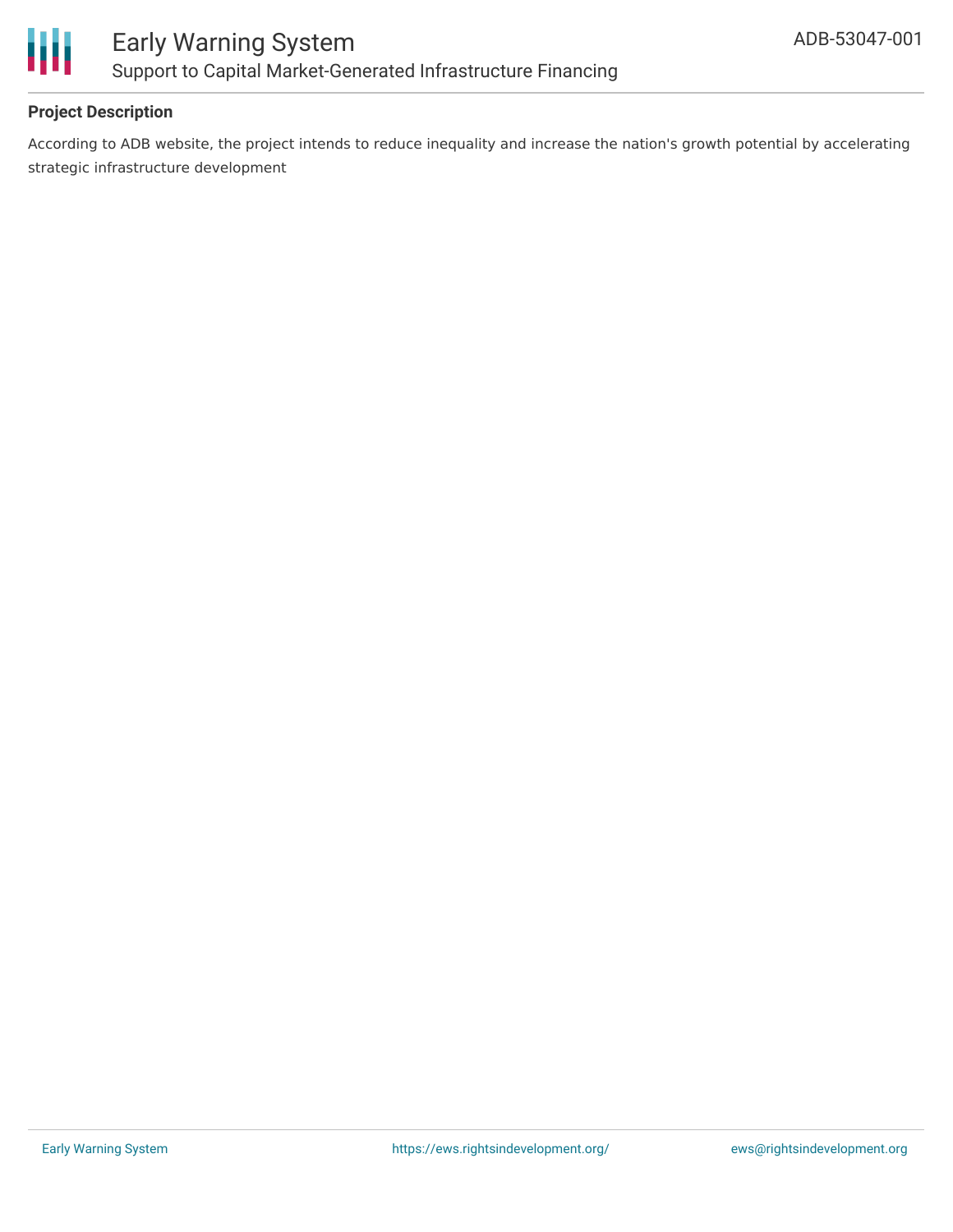

### **Investment Description**

Asian Development Bank (ADB)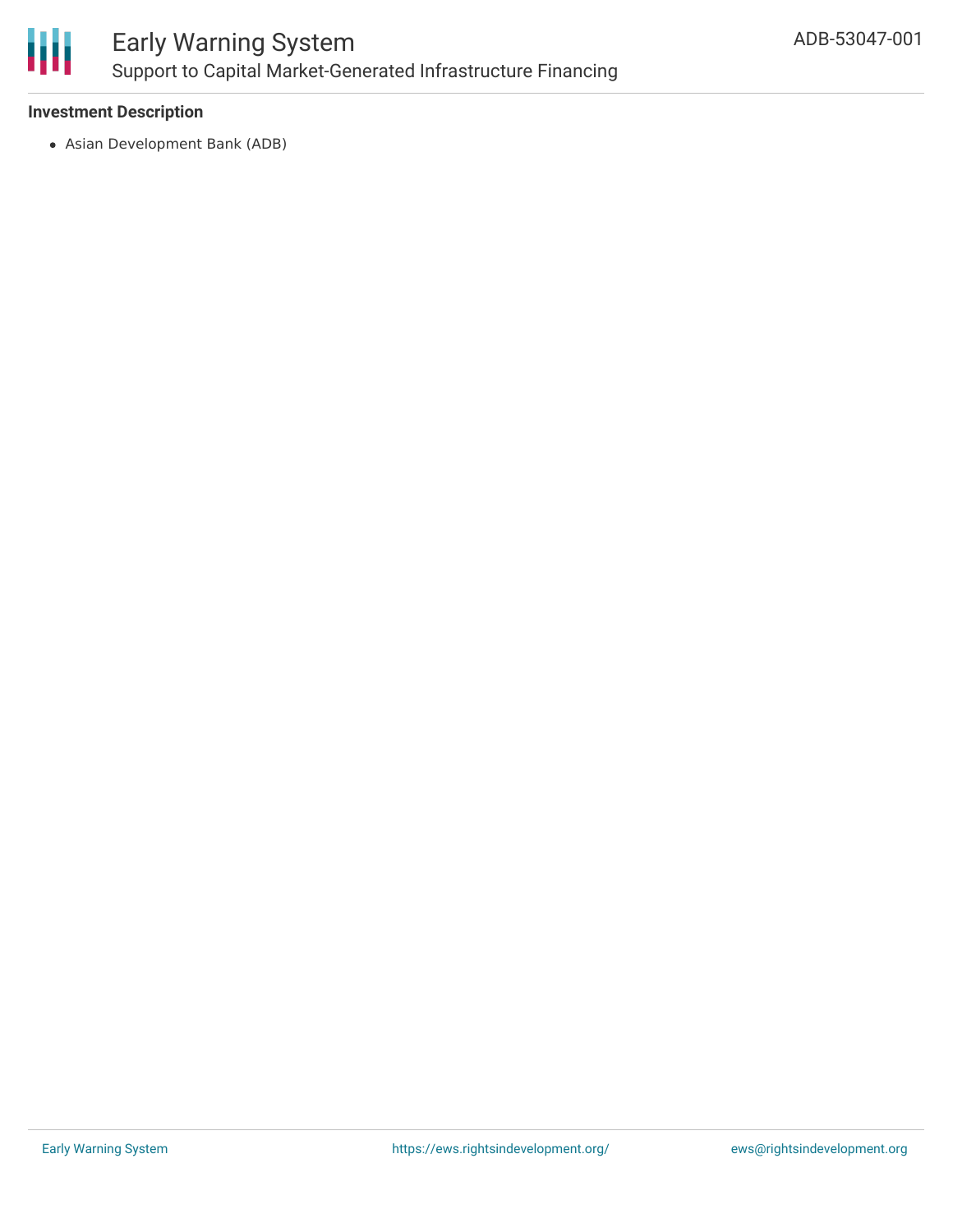

### **Contact Information**

#### **Executing Agency: Department of Finance**

DOF Building Bangko Sentral ng Pilipinas Complex Roxas Blvd., Manila, Philippines

#### **ACCOUNTABILITY MECHANISM OF ADB**

The Accountability Mechanism is an independent complaint mechanism and fact-finding body for people who believe they are likely to be, or have been, adversely affected by an Asian Development Bank-financed project. If you submit a complaint to the Accountability Mechanism, they may investigate to assess whether the Asian Development Bank is following its own policies and procedures for preventing harm to people or the environment. You can learn more about the Accountability Mechanism and how to file a complaint at: http://www.adb.org/site/accountability-mechanism/main